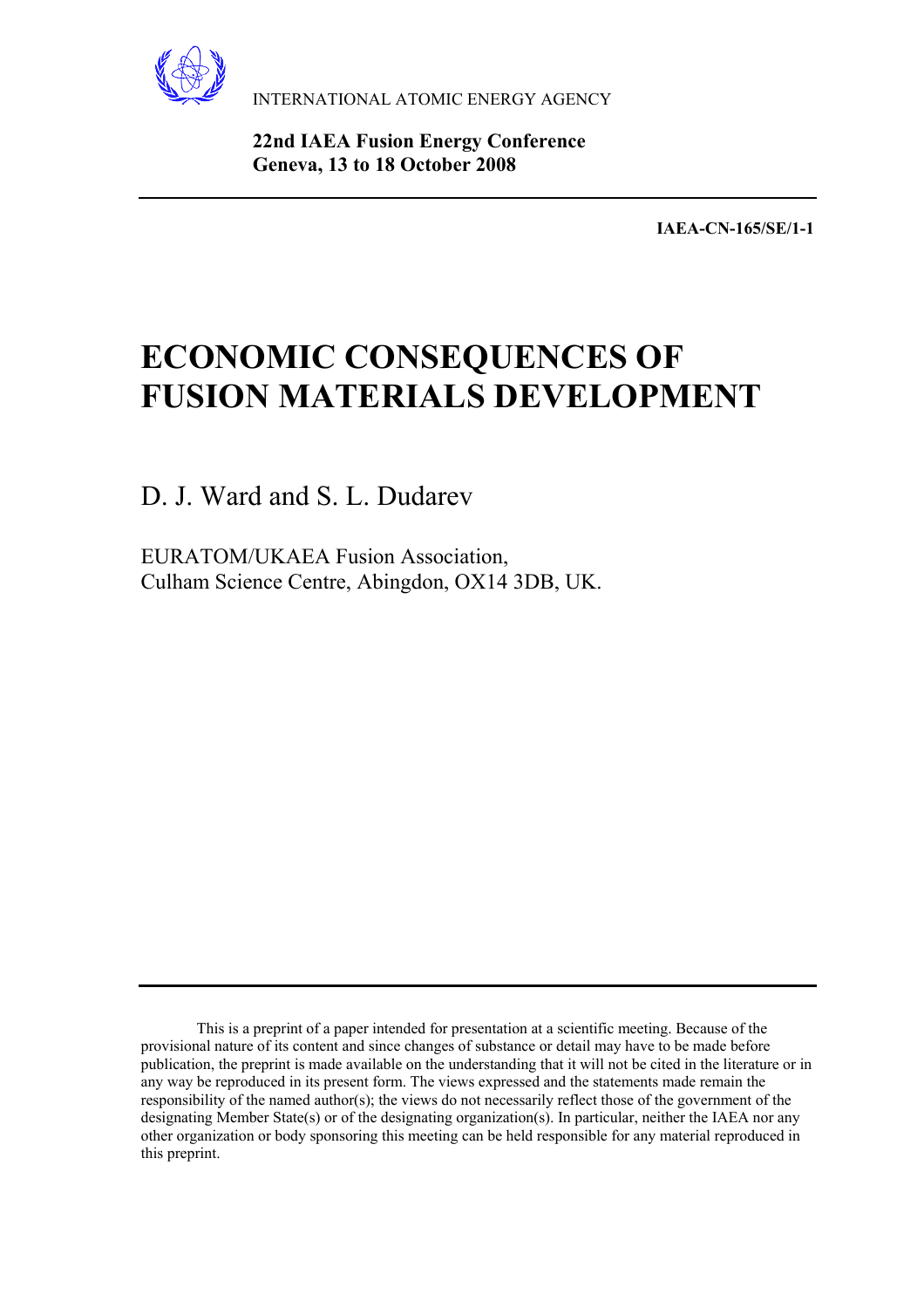# **Economic Consequences of Fusion Materials Development**

D. J. Ward 1) and S. L. Dudarev 1,2)

1) EURATOM/UKAEA Fusion Association, Culham Science Centre, Abingdon, Oxfordshire, OX14 3DB, UK 2) Department of Physics, Imperial College London, Exhibition Road, London SW7 2AZ, UK

e-mail contact of main author: david.ward@ukaea.org.uk

**Abstract.** The programme of qualification and improvement of materials for use in a fusion power station is crucial to the introduction of fusion power into the energy market and power plant studies are used to guide the targets for materials development. It is common to mis-interpret these targets as minimum values that must be achieved for fusion power to be a viable energy source, implying that failure to fully meet these targets will prevent fusion from playing a role in future. It remains important to improve materials properties but this must always be considered in context by an integrated power plant design in which all aspects are consistent. Rather than making fusion an impossibility, different levels of materials performance will lead to a different design in which their use is optimised, for instance compensating reduced lifetime neutron fluence by power density and machine size. Such trade-offs are an economic issue and relatively large variations in materials properties can be accommodated with small changes in overall cost of electricity. The full material impacts are much more complex than just the tolerance to neutron damage, and these must all be considered in a fully integrated way. Of particular importance are the tolerance to heat load, the combined effects of operating temperature and neutron load, which can impact on thermodynamic efficiency, the compatibility of different materials and their phase stability over the characteristic timescale of continuous operation of a power plant.

### **1. Introduction**

An important part of bringing fusion power to the energy market is the development, qualification and improvement of materials [1]; this is the key to maximising the value of fusion's large resource base and its environmental and safety qualities. The approach commonly taken to deriving the targets that should be achieved by the materials programme is to derive them from power plant studies which are optimised against all other parameters. The risk associated with this approach relates to its inflexibility since it implies that failing to meet the targets will prevent the construction of a fusion power station, whereas it may, in fact, only necessitate a small design change. This approach can be most seriously misleading in discussions of the materials properties which are required for DEMO construction to proceed since, depending on the specific view of DEMO, it is likely that required lifetime fluences will be lower in DEMO than in a mature power station.

It is common to mis-interpret the targets for materials development derived from a top-down approach, treating the materials targets as values that must be achieved for fusion power to be an economically viable energy source, implying that failure to fully meet these targets will prevent fusion from playing a role in future. A more useful approach is an integrated and evolutionary one in which materials properties are an important part of the input to power plant design, and not an output. Although the former approach is useful to give guidelines to the materials programme, it is not an appropriate way to set firm targets as there is a possibility that these targets may not be met, or that alternative innovative solutions may be found, and little information is then available as to how important this is. An integrated approach clarifies the economic penalty of not achieving these targets, and sets the materials development programme properly in context.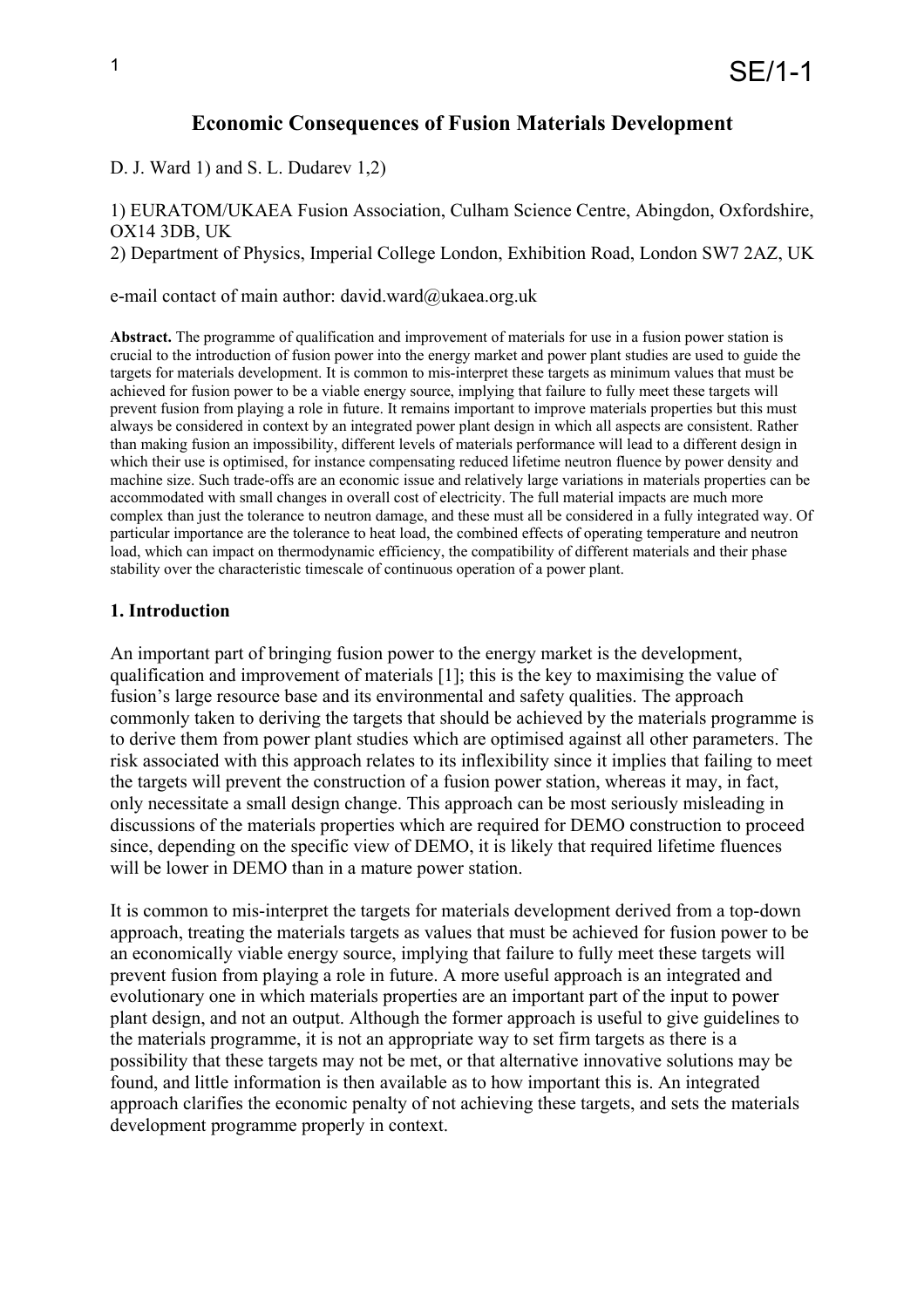# **2. Plant Availability**

A crucial aspect of any power plant is its availability, particularly in a system which is capital intensive such as fusion. Modelling of availability in systems codes can be carried out by combining estimates of unplanned unavailability with planned availability calculated from material lifetime estimates and the replacement times. Whilst there is still considerable uncertainty in these parameters, we can nonetheless investigate their relative importance and the effects of e.g. tolerance to neutron damage on the design of an optimised machine.

The cost of electricity expected from a fusion plant has previously been shown to scale approximately with  $A^{-0.6}$ , where A is the plant availability [2]. The scaling is not as strong as if the costs were entirely due to capital expenditure, as there are costs of replacement components, as well as other costs associated with Operation and Maintenance of the plant. Nonetheless, availability is one of the most important determinants of the cost of electricity from a future fusion power station – more important than many parameters normally given strong emphasis such as the normalised plasma pressure.

In the PROCESS systems code, a model of availability is included which assumes a regular replacement of the divertor, typically every 2 years, and blanket replacement with a lifetime that depends on the neutron tolerance of the materials chosen [3]. In addition, there is a substantial allowance for unplanned availability of each of the major systems. A typical lifetime lies in the range of 5 to 10 years. The shutdowns are then aligned so that the actual lifetime of the blanket is an integral number of divertor lifetimes, in order that the larger shutdown for blanket replacement also includes a divertor shutdown. In what follows, each data point is a fully consistent conceptual fusion power plant design, with restricted divertor heat load – the actual design is chosen from the family of possibilities by minimising the projected cost of electricity. The starting point for the examples given here is the technology of the PPCS plant model C [4]. Whilst changing this assumption would change the values of the outcomes it leaves the main conclusions largely unchanged.

Figure 1 shows the simple relationship between the cost of electricity and availability, in a calculation where availability is an **input**. Because of the capital intensive nature of the fusion power station, the cost of electricity falls as the availability increases. Figure 2 shows another aspect to this, which is that deliberately driving up the machine size, when the full availability model is used, increases the plant availability by reducing power densities and extending invessel component lifetimes.

The effect of availability on costs has now become more complex. If the lifetime of in-vessel components is short, for instance because a particular material chosen for its design is not sufficiently resilient to neutron damage or surface erosion then the increased cost of increasing machine size can be counter-balanced by increased plant availability, such that the larger machine actually produces electricity at a lower cost. This trade-off between availability and capital cost is one that is often overlooked, but can be important, especially if neutron resilience for a class of materials chosen for constructing a power plant is found to be low. It is therefore very important to allow the machine design to change and adapt when studying the effects of materials properties on economics.

The optimum in the balance between increasing capital costs and increasing availability depends on the materials properties and also on the length of shutdown needed to change the components. In the example given in Figure 2, the unavailability due to blanket replacement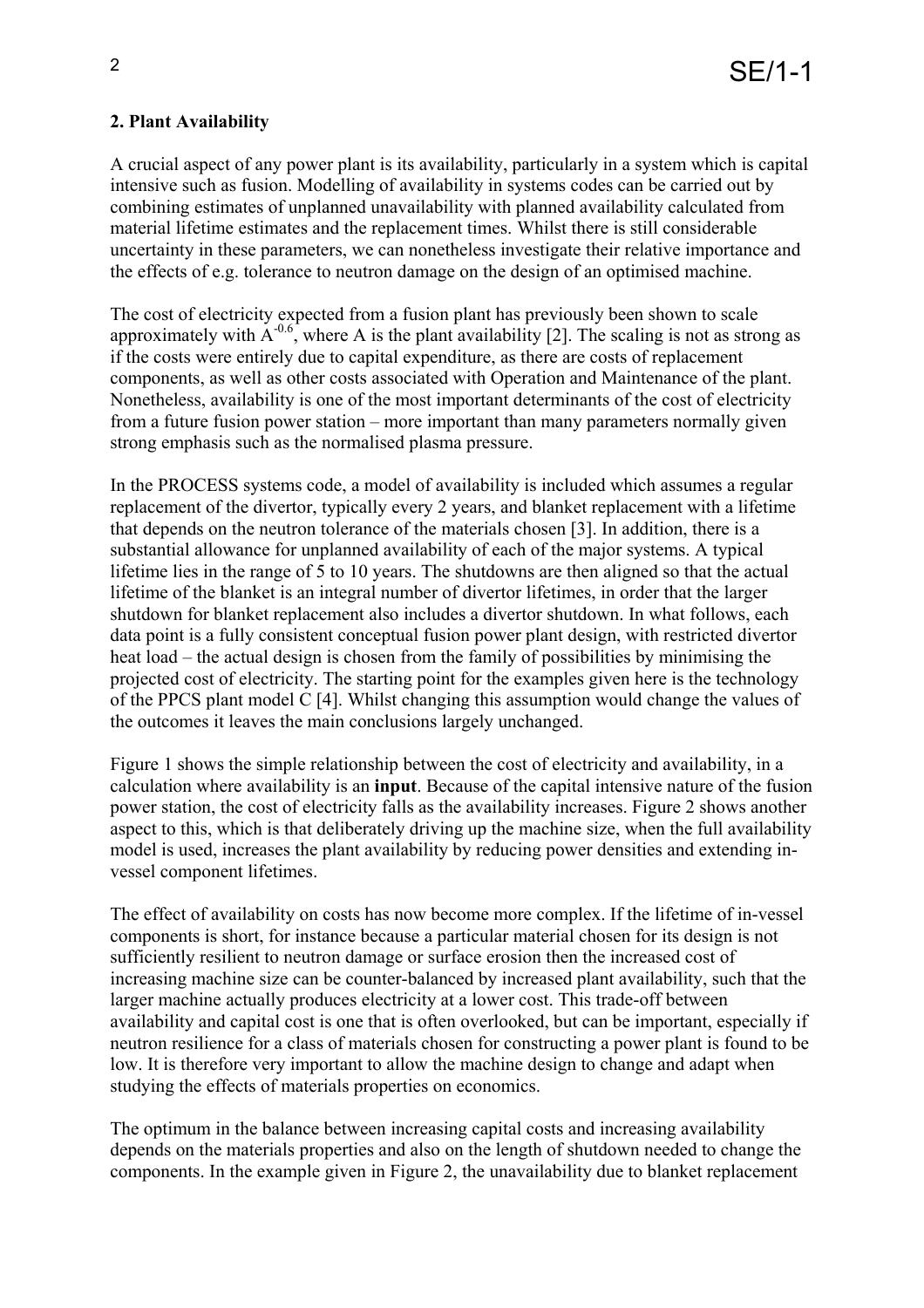is only around 10% (with a 100 dpa lifetime neutron dose and a 6 month shutdown for combined blanket/divertor replacement) so in fact it remains the case that the smaller machines produce cheaper electricity. However, if the material chosen has a lower resistance to neutron damage, or the blanket replacement time is longer, it becomes increasingly favourable to move to a larger machine with reduced power density.



*Figure 1: Cost of electricity is a strong function of availability. In this figure the availability is an input, not modelled with the full availability model.* 



*Figure 2: When the availability is fully modelled, an artificial increase in the major radius also increases the device availability, by lowering the power densities and neutron flux, extending the lifetime of internal components.* 

Figure 3 illustrates the effect of improved economics for larger machines by assuming a very low neutron tolerance (20 dpa), in which case the results with modelled availability suggest a larger machine size is preferred. This is emphasised further by the data labelled "long shutdown" in which a very low neutron tolerance and a very high shutdown time are combined. Whilst these are extreme cases, they serve to illustrate how, particularly at low materials performance, it is possible to trade off reduced performance against other design features in order to reduce the penalty paid.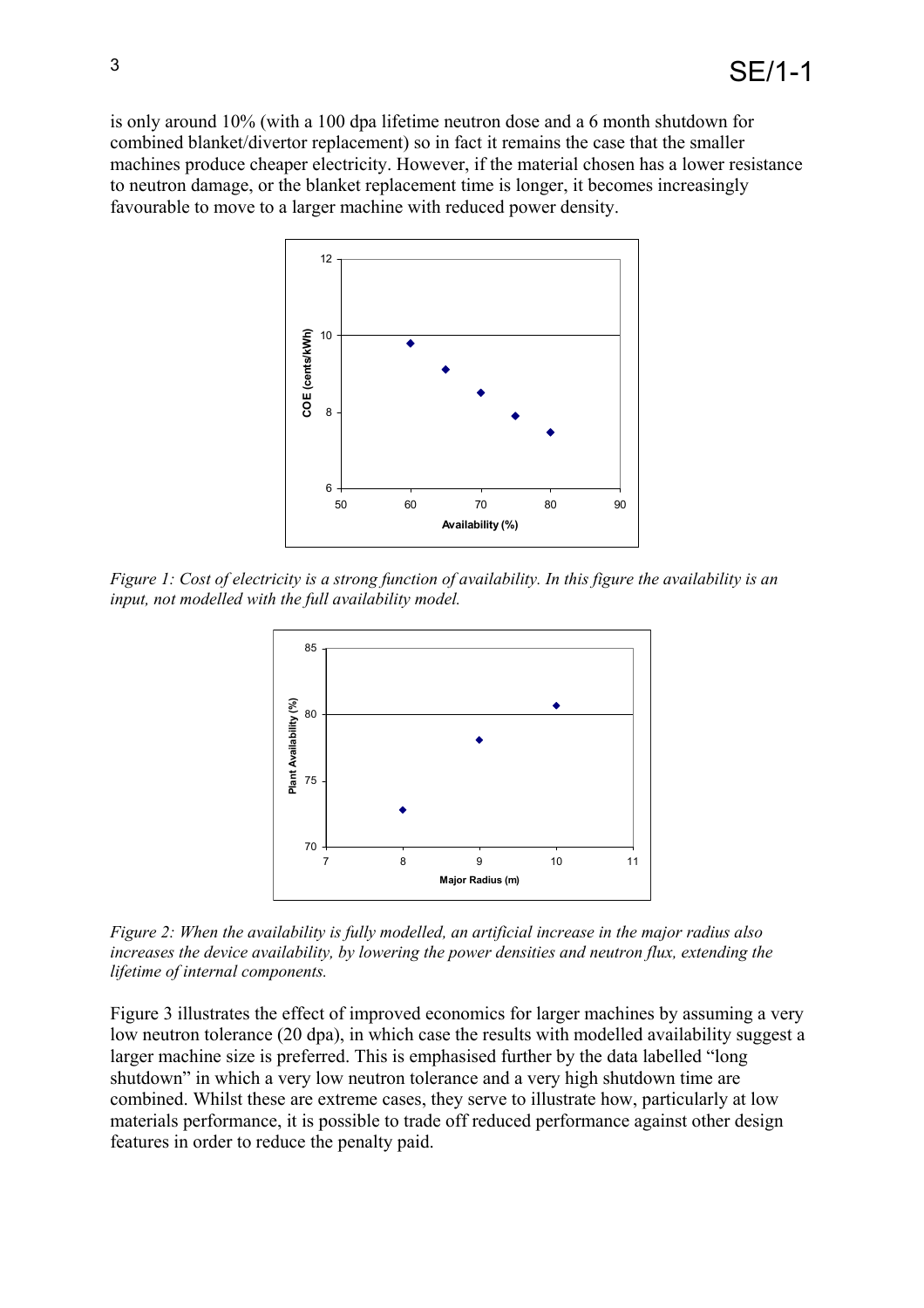

*Figure 3: The cost of electricity variation with machine size differs when the full availability model is used. Here a very low tolerance to neutron damage is assumed (20 dpa). If availability is fixed, the costs purely increase with machine size, however modelling the availability shows that, in reality, a reduced cost of electricity is to be expected. The advantage of increasing radius becomes more pronounced in the case of an assumed long shutdown for the blanket exchange, in which case the gain in availability outweighs the increased capital costs even up to 10m major radius. In this case the actual cost of electricity, without normalisation, is higher than in the other cases.*



*Figure 4: Cost of electricity variation with the assumed blanket fluence (quoted here in MW years per m 2 ; for steel 1 MW.year/m 2 corresponds approximately to 10 dpa).* 

Overall then, the negative consequences of poor materials performance can, to some extent, be offset by changes in machine design. The result is that the economic penalty of reduced materials performance can be less than expected on the basis of a fixed plant design.

In the calculations given in Figure 4, the blanket fluence is shown down to very low values equivalent to 20 dpa, far lower than are normally considered credible. The results show that a factor of 5 reduction in blanket lifetime fluence leads to an increase in the cost of electricity by almost a 60%. This data suggests that the often cited targets of 100-150 dpa for lifetime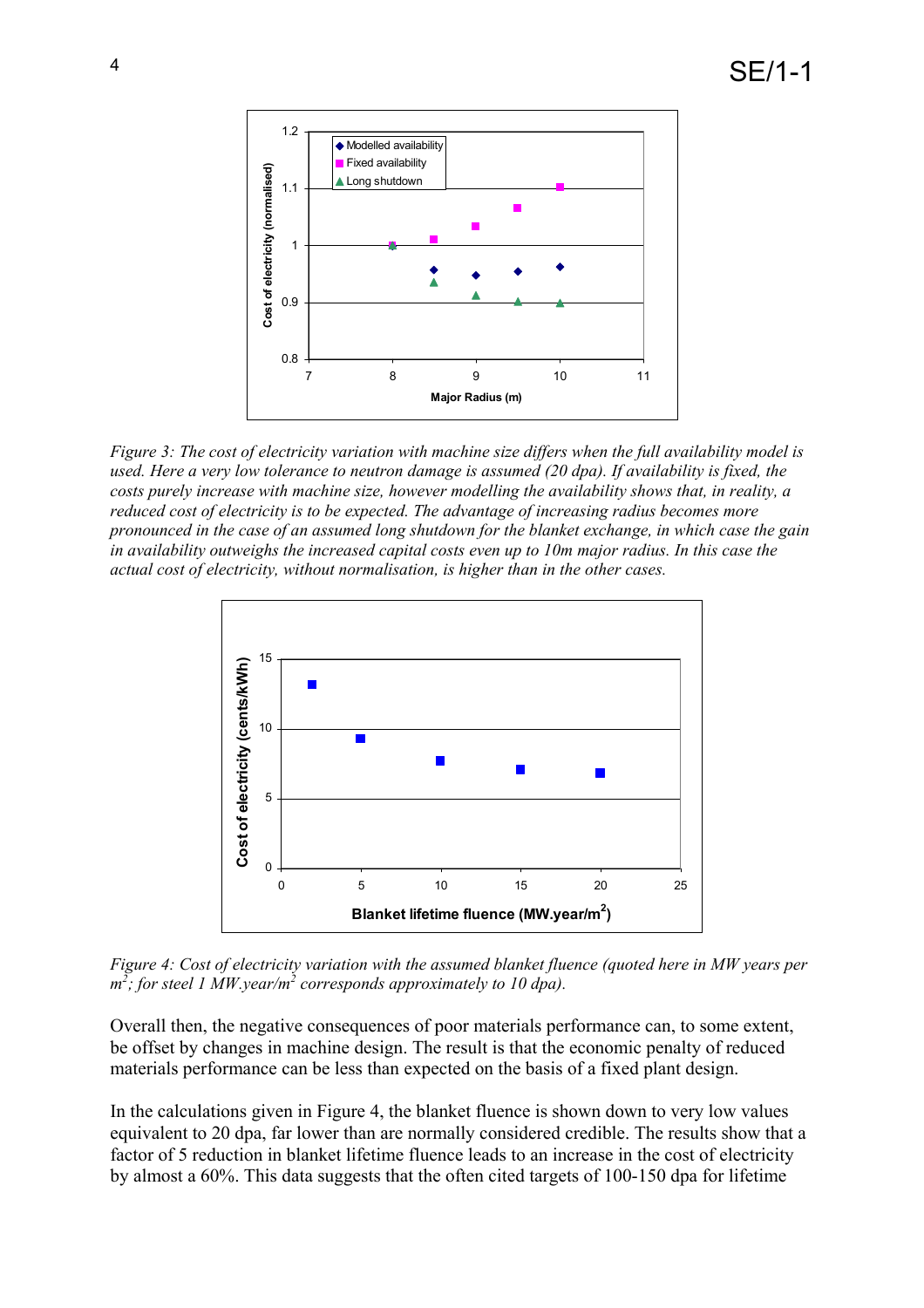blanket fluence are sensible, but that increasing this to 200 dpa or above has reduced benefits. Although the ability of fusion to compete in an energy market depends on its economics relative to other sources, whose future costs are uncertain, it appears that if we took a reasonable target of costs below 10 cents/kWh, this could be achieved with a lifetime fluence equivalent to around 50 dpa (although this is inevitably a very uncertain requirement). The perception of such a target will depend on the market in which the power stations must compete, however it appears that 50 dpa may be good enough for a first generation of power station, and therefore easily enough for DEMO, but we must, of course, strive for greater performance.

# **3. Divertor**

A crucial part of the availability modelling is that the shutdowns for divertor and blanket replacement are forced to coincide, when appropriate, to maximise availability. For instance if the plant has a two year divertor lifetime, then even though a blanket might tolerate 7 years of operation, it is replaced after 6 years to avoid unnecessary extra shutdowns. This has two important effects in looking at the economic effect of materials. Firstly, the reduced power density of larger machines extends the blanket life but may not extend the divertor life. If it does not, then there is no gain in availability until the potential blanket lifetime is extended by a full divertor lifetime. This leads to a discontinuous behaviour in the availability modelling, unless the divertor lifetime is also extended when power density reduces. Secondly, at very low tolerable blanket fluence, the blanket lifetime may fall to around one divertor lifetime or less, so the behaviour at low fluence is qualitatively different – here the divertor may be exchanged unnecessarily early, so there is greater advantage in extending the blanket lifetime by increasing device size.

This practical outcome of the dependence of divertor lifetime on overall power density is a crucial one in modelling the economic impact of materials development. In the calculations above, the divertor heat load, and its lifetime was held constant so the beneficial effect of increasing size to reduce the penalty of reduced materials performance was restricted to the blanket. Relaxing this constraint would give further benefits so further studies of the divertor lifetime remain very important.

# **4. Thermodynamic Efficiency**

Another key factor in the relationship between materials properties and economics lies in the coolant temperatures, and thermodynamic efficiency of the plant. The operating temperature of materials in a fusion device is determined by a complex interplay of effects including the material strength and difference in neutron damage at different temperatures. These restrictions do not merely serve to drive operation towards low temperatures, indeed it is very likely that the materials degradation with neutron irradiation will be less severe at increased temperatures.

There have been many studies of the effect of improved thermodynamic efficiency on the economics of fusion power stations; in the PPCS this was the primary advantage in the more advanced plant models, substantially more important than the assumed advances in plasma performance. Figure 5 shows an illustrative example of how the cost of electricity varies with thermodynamic efficiency.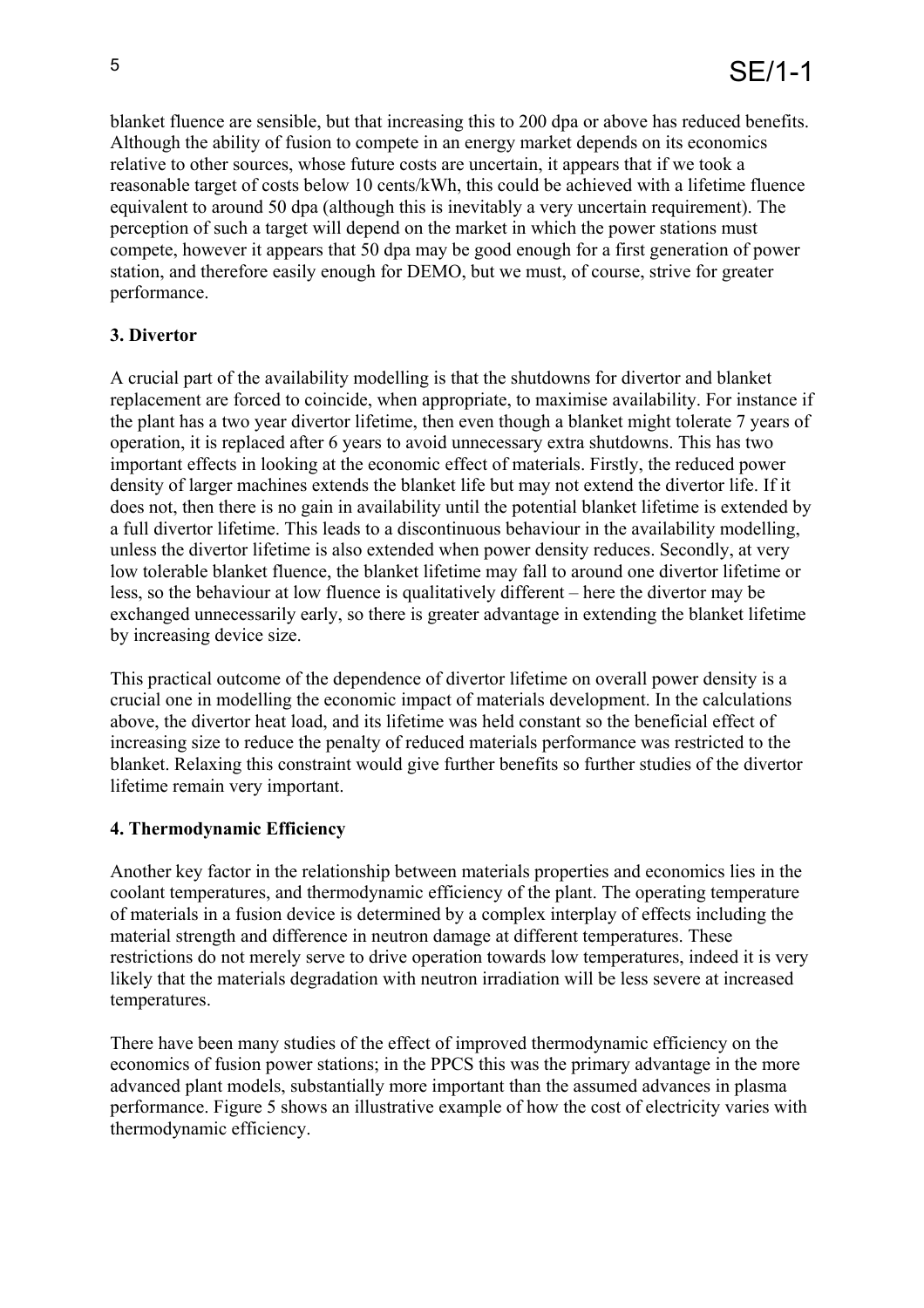

*Figure 5: Cost of electricity variation with the thermodynamic efficiency. In these calculations the availability is fixed at 75%.*

### **5. Relationship to Fusion Materials Development**

The development of fusion materials is inevitably more complex than implied by the simplistic modelling described above. For instance, although not explicitly assumed, it is implied that engineering properties of materials vary smoothly with the parameters characterising the fusion environment where they are expected to operate. In fact this is not generally the case.

Fusion steels suffer irradiation embrittlement, in other words, a marked increase of the ductile-brittle transition temperature (DBTT), particularly at relatively low irradiation temperatures (such as 300 Celsius). The DBTT tends to increase rapidly at low neutron dose, and only slowly, if at all, at higher doses [5,6,7]. This adds a complexity which is difficult to include in the earlier assessments.

The coupling of neutron tolerance to other design parameters can also be of great importance, for example steels exposed to irradiation at increased temperature, e.g. above 400 Celsius, may see almost no embrittlement effect [5]. This coupling greatly complicates the assessment of the materials impact on power plant design since the outcome for the materials is very dependent on specific details of the plant design. Such complexity can also result from further non-linear effects such as phase transitions, including the recently explained reduction of mechanical strength of steels at temperatures above 500 Celsius [8,9].

What are the implications of these observations for fusion power? Firstly it is essential to have fully quantitative knowledge of materials properties in a fusion environment. Secondly, there is a pressing need for innovative thinking and the development of an integrated approach to fusion power plant designs, based on advanced engineering, research in new materials, and the development of operational modes for a fusion power plant. A combination of these factors, rather than any of them individually, will ultimately decide the case for fusion as an economically competitive means of power generation.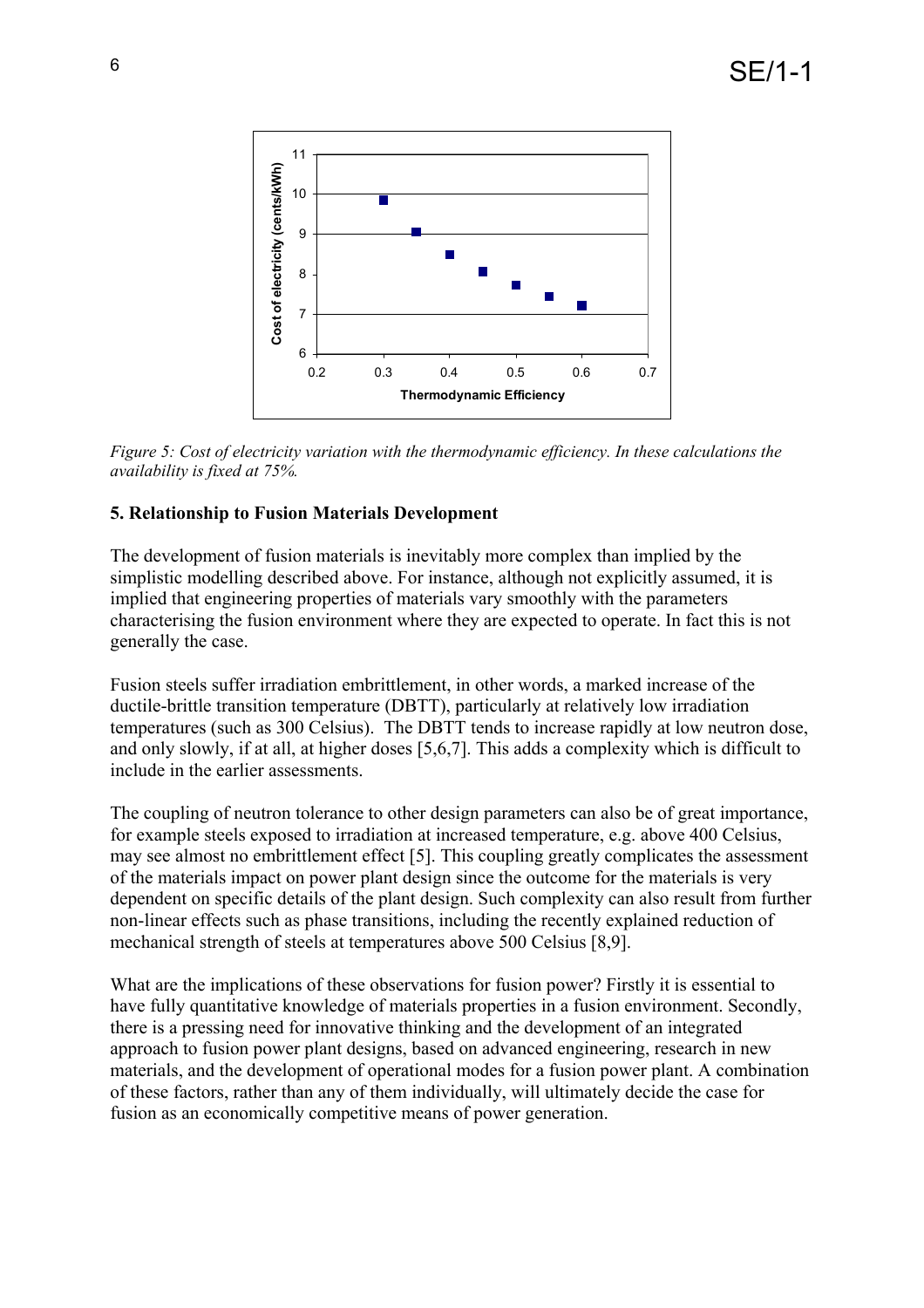# **6. Conclusions**

Materials properties should be used as inputs to power plant studies, as well as using power plant studies to derive ultimate targets for the materials programme. This gives different insights into the coupling between materials performance and economic performance of fusion. The example of structural materials with low tolerable blanket fluence shows that larger machines can be the economic optimum, when plant availability is properly taken into account.

The question of what targets we should aim for in the materials development programme, and how to interpret those targets from an economic perspective, is addressed. In particular, the target of around 150 dpa for fusion steels should not be seen as the minimum value necessary for fusion to be realised but, in these studies, is more like a maximum level beyond which there is little further benefit.

Conversely, the role of fusion in the future energy market may depend critically on costs so even relatively small changes in fusion costs may have a substantial impact on future market share.

Research is presently at the point where advances in materials properties may substantially reduce fusion costs, for instance if a material with an operating limit of 20 dpa were improved to reach a level of 100 dpa, cost of electricity estimates would fall by around 60%, largely as a result of increasing availability.

Although the effect of reduced materials properties can be, to some extent, ameliorated by design, materials research remains an absolutely crucial part of producing an economically competitive energy system. The materials development work should be more integrated into power plant designs and the wider fusion programme, in order to optimise the fusion development programme as a whole.

#### **7. References**

- [1] BALUC, N. et al, "On the potentiality of using ferritic/martensitic steels as structural materials for fusion reactors", Nuclear Fusion 44 (2004) 56
- [2] WARD, D.J, et al, "The impact of physics assumptions on fusion economics", Proceedings of 18<sup>th</sup> IAEA Fusion Energy Conference, 4-10 October 2000, Sorrento, Italy, FT/P2-20
- [3] TAYLOR, N.P., et al, "A model of the availability of a fusion power plant", Fusion Engineering and Design, 51-52 (2000) 363
- [4] MAISONNIER, D. et al, "Power plant conceptual studies in Europe", Nuclear Fusion 47 (2007) 1524
- [5] GAGANIDZE, E. et al, "Embrittlement behaviour of neutron irradiated RAFM steels", Journal of Nuclear Materials 367 (2007) 81-85
- [6] GAGANIDZE, E., "Assessment of Impact Test Experiments on Irradiated EUROFER97 and other RAFM Steels", Forschungszentrum Karlsruhe Report FZKA 7327, August 2007
- [7] GAGANIDZE, E., et al*.*, Proceedings of 22nd IAEA Fusion Energy Conference, 13-18 October 2008 Geneva, Switzerland; Paper FT/P2-1